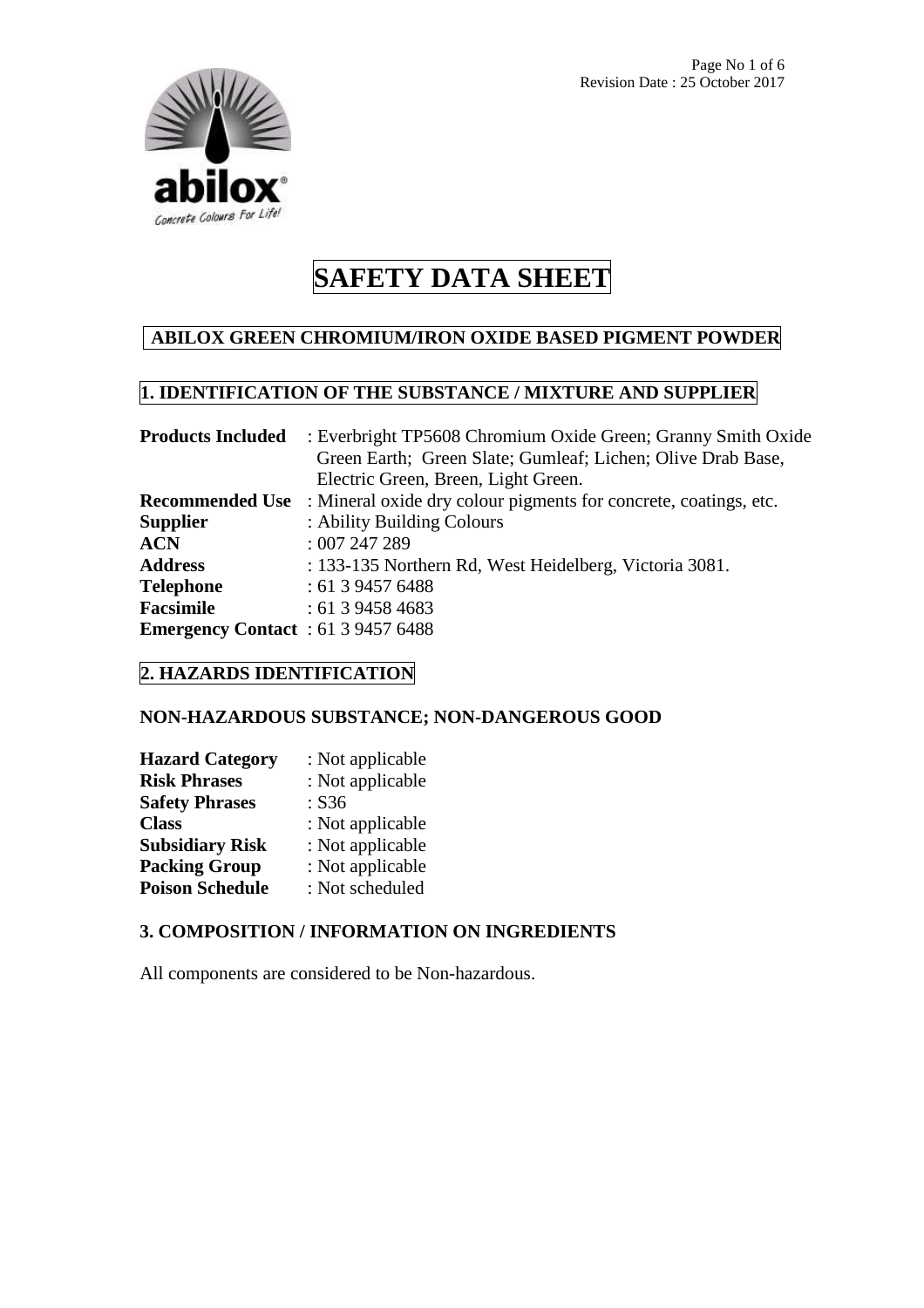# **ABILOX GREEN CHROMIUM/IRON OXIDE BASED PIGMENT POWDERS**

| <b>4. FIRST AID</b>         |                                                                                                                                            |
|-----------------------------|--------------------------------------------------------------------------------------------------------------------------------------------|
| <b>Ingestion</b>            | : If swallowed and patient is conscious, wash out mouth with<br>water and induce vomiting immediately as directed by medical<br>personnel. |
|                             | DO NOT give anything by mouth to unconscious patient.<br>Seek immediate medical attention.                                                 |
| Eye                         | : Immediately flush with fresh water for at least 15 minutes.                                                                              |
|                             | Ensure adequate flushing by separating eyelids with fingers.                                                                               |
|                             | Seek immediate medical attention.                                                                                                          |
| <b>Skin</b>                 | : Wash thoroughly with soapy water. Remove contaminated                                                                                    |
|                             | clothing and footwear and wash before reuse or storage.                                                                                    |
|                             | Seek medical attention if irritation or discomfort occurs.                                                                                 |
| <b>Inhalation</b>           | : Move immediately to fresh air and if necessary apply artificial                                                                          |
|                             | respiration. If breathing difficulty give oxygen.                                                                                          |
|                             | Seek medical attention.                                                                                                                    |
| <b>First Aid Facilities</b> | : Eyewash should be available in workplace.                                                                                                |
| <b>Advice to Doctor</b>     | : Treat symptomatically.                                                                                                                   |

Poison Information centers in each State capital city can provide additional assistance for scheduled poisons. (Phone Australia 131 126)

## **5. FIRE FIGHTING MEASURES**

| Fire/explosion hazard: Product is not flammable.                                                                                    |
|-------------------------------------------------------------------------------------------------------------------------------------|
| <b>Fire Fighting advice</b> : Ensure use of SCBA units and full protective equipment to                                             |
| avoid contact with potential of metal fumes.                                                                                        |
| Extinguishing Media: Water spray, dry chemical, carbon dioxide or appropriate                                                       |
| foam according to surrounding fire.                                                                                                 |
| <b>Decomposition Products:</b> May include metal fumes in smoke, carbon monoxide                                                    |
| and dioxide (from small component organic compounds).                                                                               |
| Small amount( $\langle 0.1\% \rangle$ Cr) may revert to hexavalent chromium if<br>product is exposed to high-elevated temperatures. |
|                                                                                                                                     |

# **6. ACCIDENTAL RELEASE MEASURES**

| <b>Spills and disposal</b><br>: Ensure protective overalls, gloves and safety goggles are worn |                                                                    |
|------------------------------------------------------------------------------------------------|--------------------------------------------------------------------|
|                                                                                                | by cleanup personnel. Approved respirators/ dust masks should      |
|                                                                                                | be worn.                                                           |
|                                                                                                | Remove unnecessary personnel from immediate area.                  |
|                                                                                                | Carefully sweep spillage together to allow collection.             |
|                                                                                                | Avoid raising dust.                                                |
|                                                                                                | Collect spillage into appropriately labeled containers for         |
|                                                                                                | storage awaiting reuse or disposal via the local waste facility as |
|                                                                                                | per required legislation.                                          |
|                                                                                                | Thoroughly wash the area with water to complete.                   |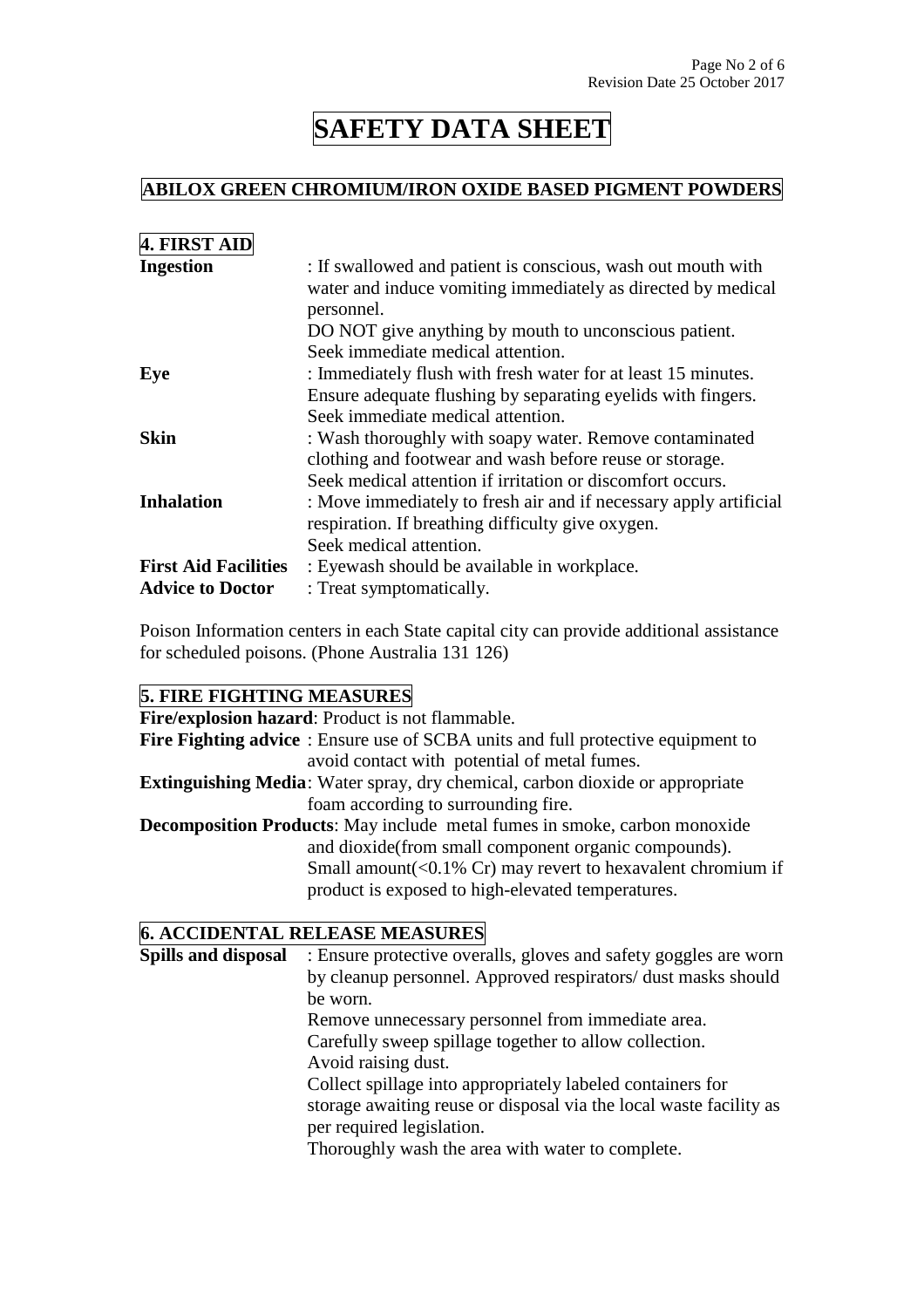### **ABILOX GREEN CHROMIUM/IRON OXIDE BASED PIGMENT POWDERS**

#### **7.HANDLING AND TRANSPORT**

| THE PLATE OF THE PLATE OF STR                     |                                                                                                                                                                                                                                            |                                                                                           |
|---------------------------------------------------|--------------------------------------------------------------------------------------------------------------------------------------------------------------------------------------------------------------------------------------------|-------------------------------------------------------------------------------------------|
| <b>Safe Handling</b>                              | : Store product in a dry area                                                                                                                                                                                                              |                                                                                           |
| <b>Information</b>                                | and ensure all containers are sealed when not in use.                                                                                                                                                                                      |                                                                                           |
|                                                   | Refer to product label.                                                                                                                                                                                                                    |                                                                                           |
|                                                   | <b>Precautions for Use</b> : Only to be used as per recommended use.                                                                                                                                                                       |                                                                                           |
|                                                   |                                                                                                                                                                                                                                            | <b>8.EXPOSURE CONTROLS AND PERSONAL PROTECTION</b>                                        |
| <b>Exposure Standards:</b>                        |                                                                                                                                                                                                                                            |                                                                                           |
|                                                   | For Iron                                                                                                                                                                                                                                   | TLV (ACGIH) = $5 \text{ mg/m}^3$                                                          |
|                                                   |                                                                                                                                                                                                                                            | For Chromium (III) PEL (OSHA) = $0.5 \text{ mg/m}^3$ (TWA)                                |
|                                                   |                                                                                                                                                                                                                                            | TLV (ACGIH) = $0.5 \text{ mg/m}^3$ (TWA)                                                  |
|                                                   |                                                                                                                                                                                                                                            | <b>Engineering Controls:</b> Ensure effective ventilation (exhaust and/or natural) at the |
|                                                   | workplace is adequate to avoid dust in the immediate vicinity.<br><b>Personal Protection</b> : Wear full overalls, gloves and safety goggles when handling<br>the product. Use particulate respirator (NIOSH type N95 or 100)<br>filters). |                                                                                           |
|                                                   |                                                                                                                                                                                                                                            |                                                                                           |
| Avoid skin and eye contact as well as inhalation. |                                                                                                                                                                                                                                            |                                                                                           |
|                                                   | Always wash hands before eating, drinking, smoking or using<br>the toilet.                                                                                                                                                                 |                                                                                           |
|                                                   | Wash any contaminated clothing or protective equipment                                                                                                                                                                                     |                                                                                           |
|                                                   | before reuse or storage.                                                                                                                                                                                                                   |                                                                                           |
|                                                   |                                                                                                                                                                                                                                            |                                                                                           |

# **9. PHYSICAL AND CHEMICAL PROPERTIES**

| <b>Appearance</b>                         | : Light to dark green coloured powder. No odour. |
|-------------------------------------------|--------------------------------------------------|
| <b>Specific Gravity</b>                   | : Approx. $5$                                    |
| <b>Bulk Density</b>                       | : 800-1000 kg/m <sup>2</sup>                     |
| <b>Vapour Pressure</b>                    | : Not applicable                                 |
| pH, $@50 g/l$                             | $: 5.5 - 7.5$                                    |
| <b>Boiling Point</b>                      | : Not applicable                                 |
| <b>Melting Point</b>                      | $\therefore$ 1000 <sup>o</sup> C (softening)     |
| <b>Solubility</b>                         | : Insoluble in water.                            |
| <b>Flash Point</b>                        | : Not applicable                                 |
| <b>Flammability Limits: Not flammable</b> |                                                  |

#### **10. STABILITY**

**Stability / Polymerisation**: Stable

**Incompatible materials** 

**and conditions** : Avoid contact with strong acids and alkalis as well as lithium and glycerol.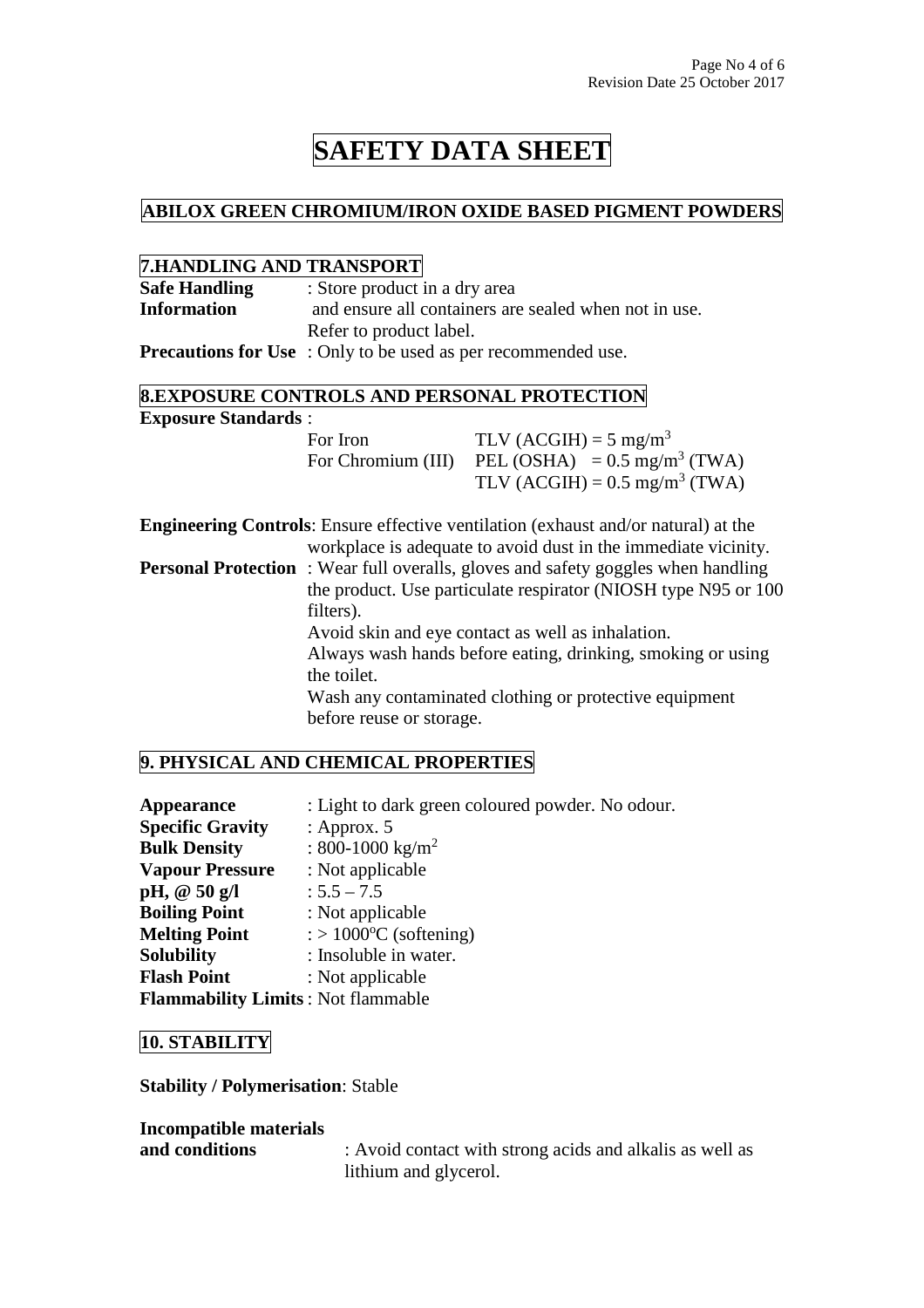## **ABILOX GREEN CHROMIUM/IRON OXIDE BASED PIGMENT POWDERS**

#### **11. Toxicological Information**

No adverse health effects are expected if the product is handled in accordance with this Safety Data Sheet and the product label. Symptoms that may arise if the product is mishandled are –

#### **Acute Effects**:

.

| $\frac{1}{2}$      |                                                                                            |
|--------------------|--------------------------------------------------------------------------------------------|
| <b>Ingestion</b>   | : May cause gastro-intestinal upset with nausea, vomiting and diarrhea.                    |
| Eye                | : May cause irritation to the cornea with resulting redness and pain to                    |
|                    | the eye. Physical damage may also occur due to particulate matter.                         |
| <b>Skin</b>        | : May cause mild irritation to the skin with prolonged contact.                            |
| <b>Inhalation</b>  | : If dust inhaled, may cause irritation to the throat and respiratory tract                |
|                    | resulting in coughing and shortness of breath.                                             |
|                    | May also cause metal fume fever, which is characterised by flu-like                        |
|                    | symptoms with metallic taste, fever, chills, cough and chest pain.                         |
|                    | <b>Chronic Effects:</b> Long term exposure to iron has resulted in mottling of the lungs – |
|                    | Siderosis. This is considered a benign pnuemoconiosis and does not                         |
|                    | ordinarily cause significant physiological impairment.                                     |
|                    | Long-term eye exposures may stain the eyes and leave "rust rings".                         |
|                    | Prolonged or repeated skin contact may produce dermatitis.                                 |
| <b>Toxicology:</b> |                                                                                            |
|                    | No data available.                                                                         |
|                    | No known carcinogenic, mutagenic or reproductive/developmental                             |
|                    | effects but it is considered that these materials have not been                            |
|                    | thoroughly investigated.                                                                   |
|                    | 12. ECOLOGICAL INFORMATION                                                                 |
|                    |                                                                                            |
|                    | <b>Environmental Fate</b> : Avoid contaminating waterways.                                 |
|                    | Product not expected to biodegrade in soil nor to significantly                            |

bioaccumulate.

**Aquatic Toxicity** : No data available.

**Terrestrial Toxicity** : No data available.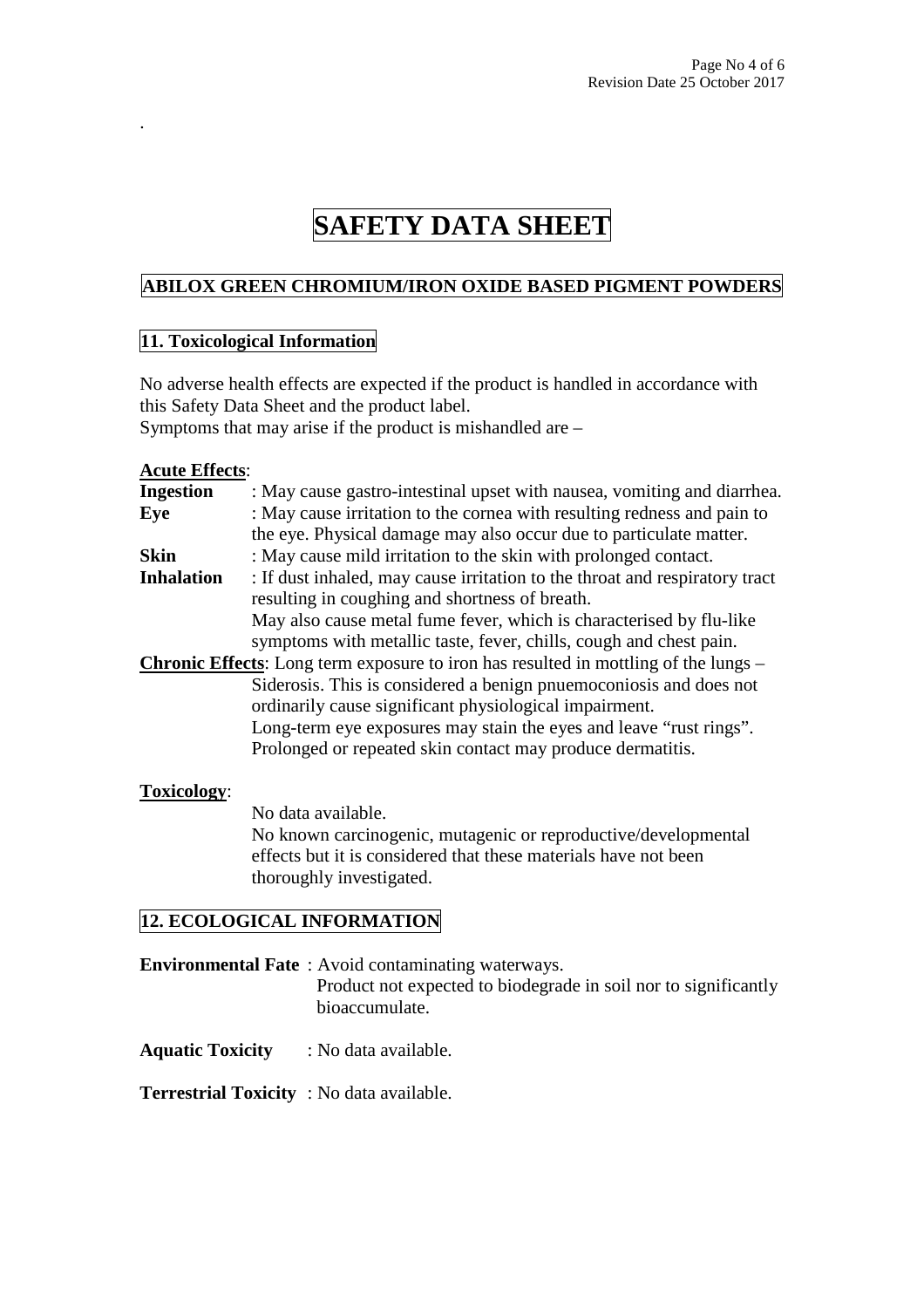### **ABILOX GREEN CHROMIUM/IRON OXIDEBASED PIGMENT POWDERS**

## **13. DISPOSAL CONSIDERATIONS**

Dispose of the product as per local regulations.

Ensure containers are effectively cleared of product and disposed of according to local authority requirements.

### **14. TRANSPORT INFORMATION**

Is not classified as a Dangerous Good by the Criteria of the Australian Dangerous Goods Code (ADG Code) for Transport by Road and Rail.

| <b>UN Number</b>                                   | : Not applicable |
|----------------------------------------------------|------------------|
| <b>Proper Shipping Name</b>                        | : Not applicable |
| <b>Class</b>                                       | : Not applicable |
| <b>Subsidiary Risk</b>                             | : Not applicable |
| <b>Packing Group</b>                               | : Not applicable |
| <b>Hazchem Code</b>                                | : Not applicable |
| <b>Segregation Dangerous Goods: Not applicable</b> |                  |

### **15. REGULATORY INFORMATION**

**Poison Schedule** : Not scheduled.